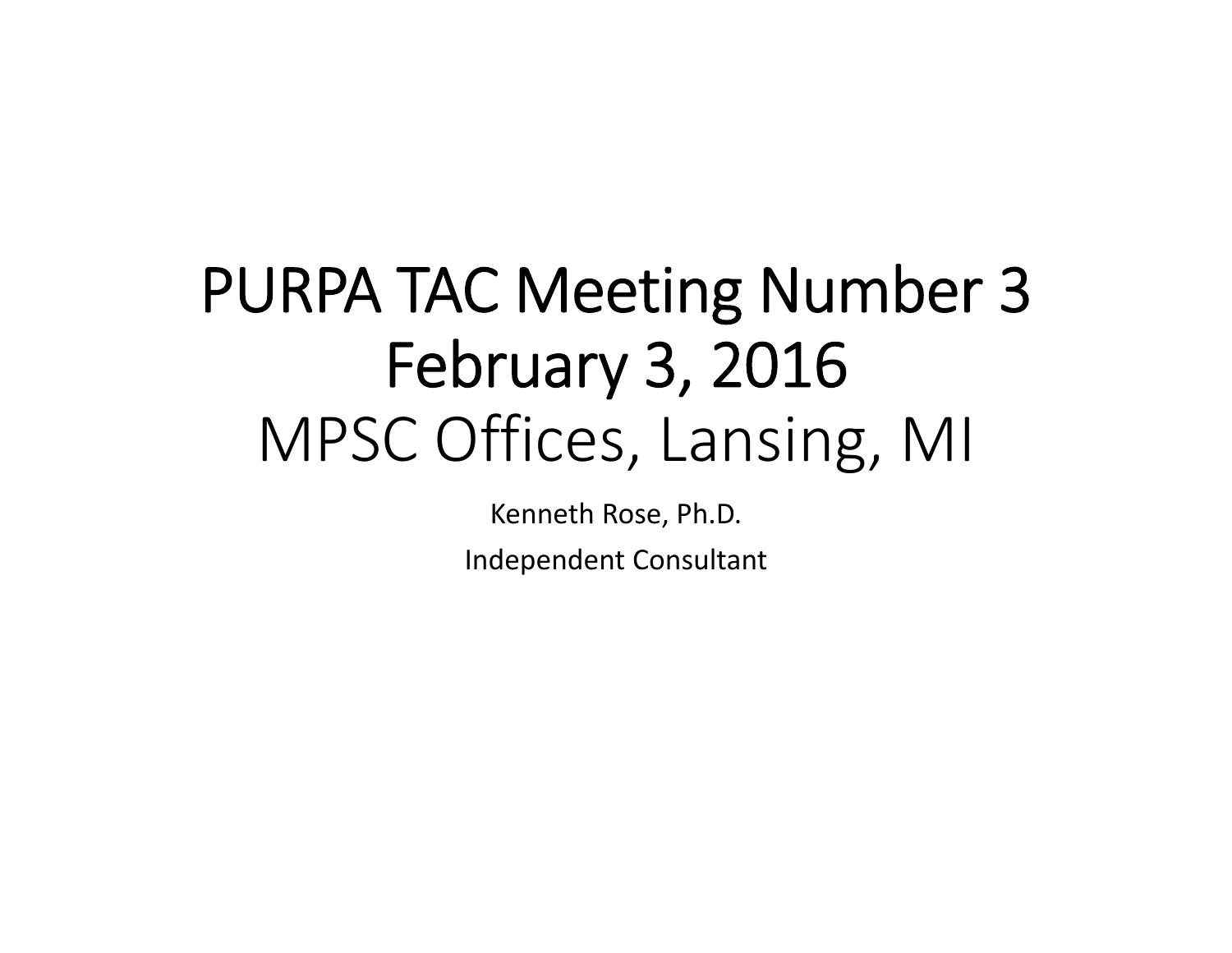#### The Public Utility Regulatory Policies Act of 1978 (PURPA)

- PURPA was passed as part of <sup>a</sup> package of legislation known as the National Energy Act that was intended to address the on‐ going "energy crisis" of the time
- Among other goals, PURPA was intended to encourage conservation, reliability, and efficiency in the delivery and generation of electricity, and do so with "equitable retail rates for electric consumers"
- The primary concerns at the time was the increasing amounts of imported oil and the national security risks that imposes

**Ken Rose**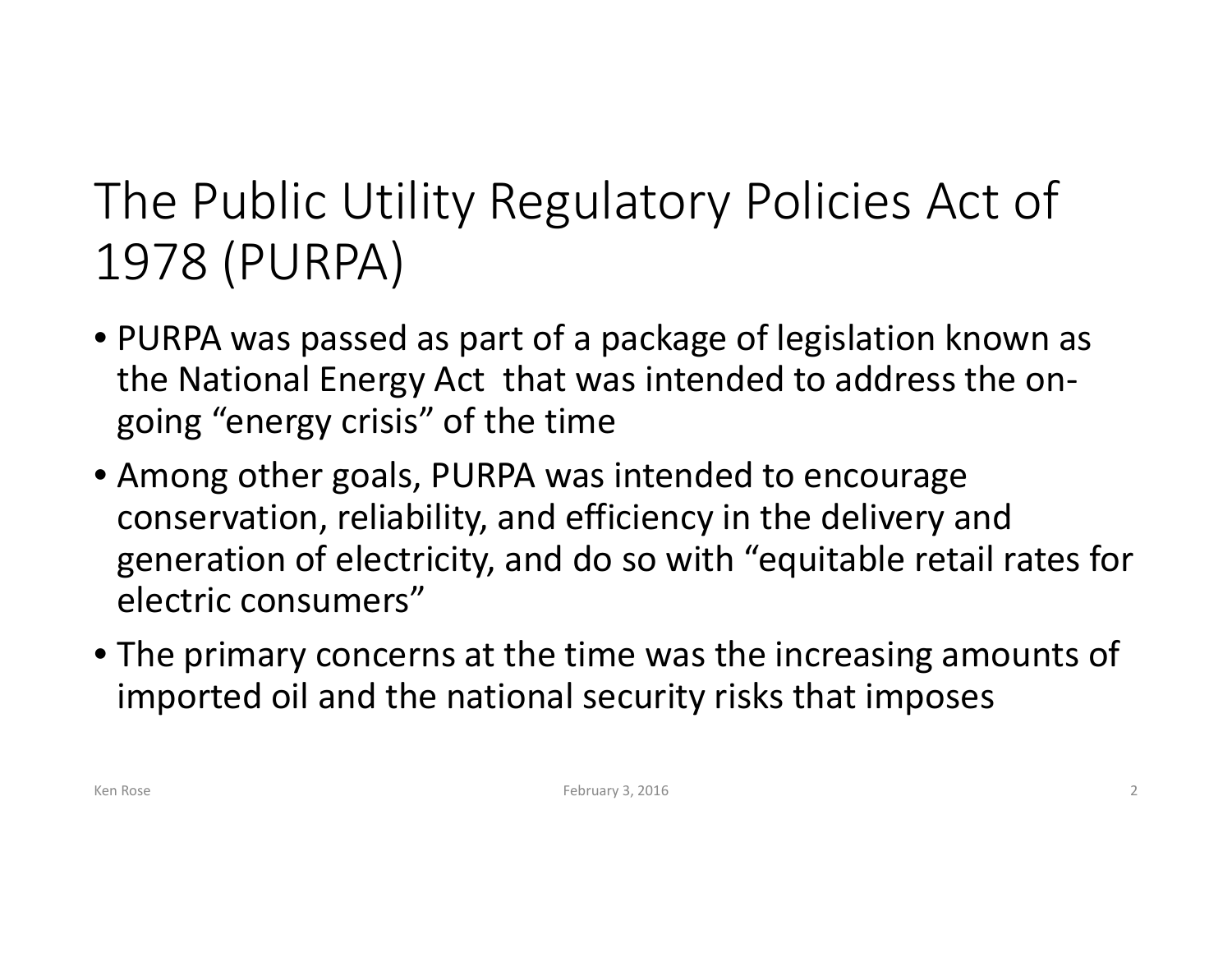## PURPA Qualifying Facilities

- PURPA Qualifying Facilities (QFs) are defined as qualifying cogeneration facilities or qualifying small power production facilities that have <sup>a</sup> right to be served by, and sell to, their host electric utilities at the utility's "avoided cost"
- Cogeneration facilities are those which produce electric energy and steam or forms of useful energy (such as heat) which are used for industrial, commercial, or cooling purposes (aka, CHP)
	- no maximum size limitation for PURPA qualification
	- EPAct 2005 prohibits PURPA machines, emphasizing that useful energy must be produced
- Small power production facilities are facilities which use biomass, waste, or renewable resources including wind, solar energy and hydro, to produce electric power; which, together with other facilities at the same site, have <sup>a</sup> capacity equal to or less than 80 MW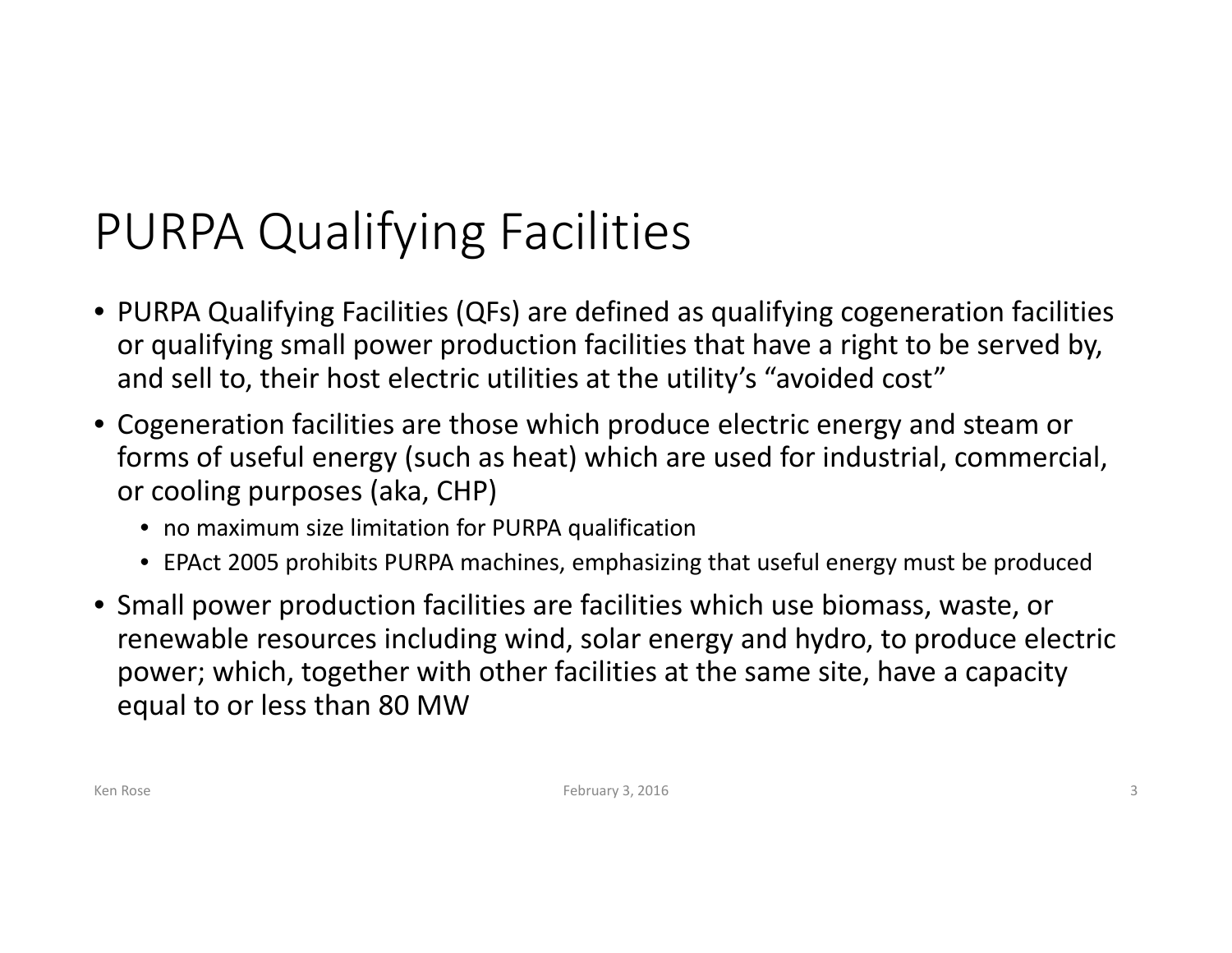# Original PURPA "Must Purchase" Obligation

- The "Must Purchase Obligation" applies to all electric utilities (not transmission service area, but utility territory), including IOUs, municipals, rural cooperatives, PUDs, water districts, the TVA, and each federal power marketing authority, unless FERC grants <sup>a</sup> waiver
- FERC requires that host utilities must purchase at rates equal to the host utility's full avoided cost: "*the incremental cost to the electric utility of electric energy or capacity or both which, BUT FOR the purchase from the QF or QFs, such utility would generate itself or purchase from another source*" (CFR sec. 292.101(b)(6))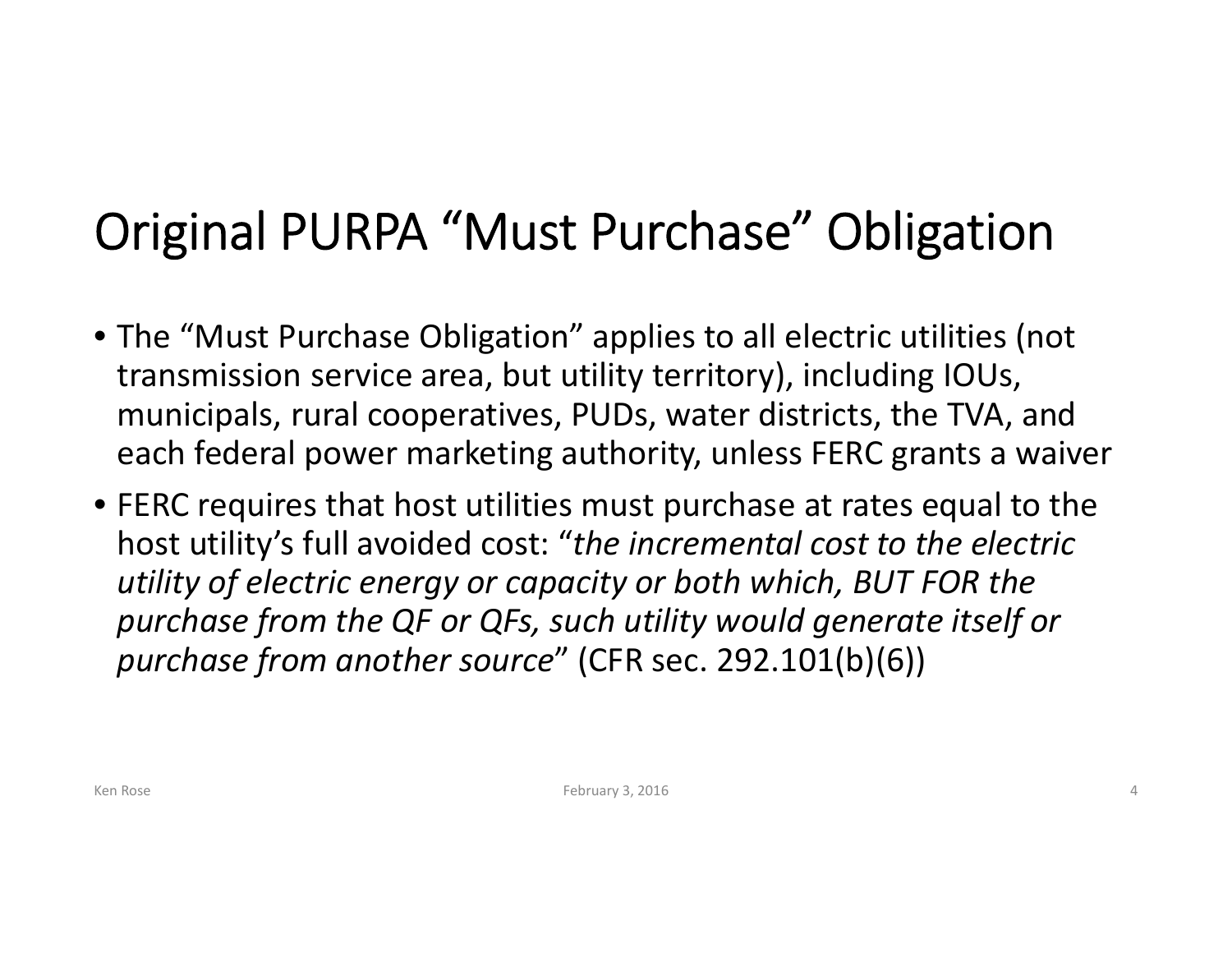## EPAct 2005 Changes the "Must Purchase" **Obligation**

- EPAct 2005 provided <sup>a</sup> new section (210(m)) that requires FERC to excuse host utilities from entering into new purchase or contract obligations *if* there is access to <sup>a</sup> sufficiently competitive market for <sup>a</sup> QF to sell its power
- Specifically, there is no utility must purchase obligation if FERC finds that the QF has nondiscriminatory access to:
	- (1) independently administered, auction‐based day ahead and real time wholesale markets and wholesale markets for long‐term sales of capacity and energy (e.g., MISO, PJM, ISO‐NE, NYISO), or
	- (2) an RTO with competitive wholesale markets, or
	- (3) wholesale markets that are comparable to (1) or (2).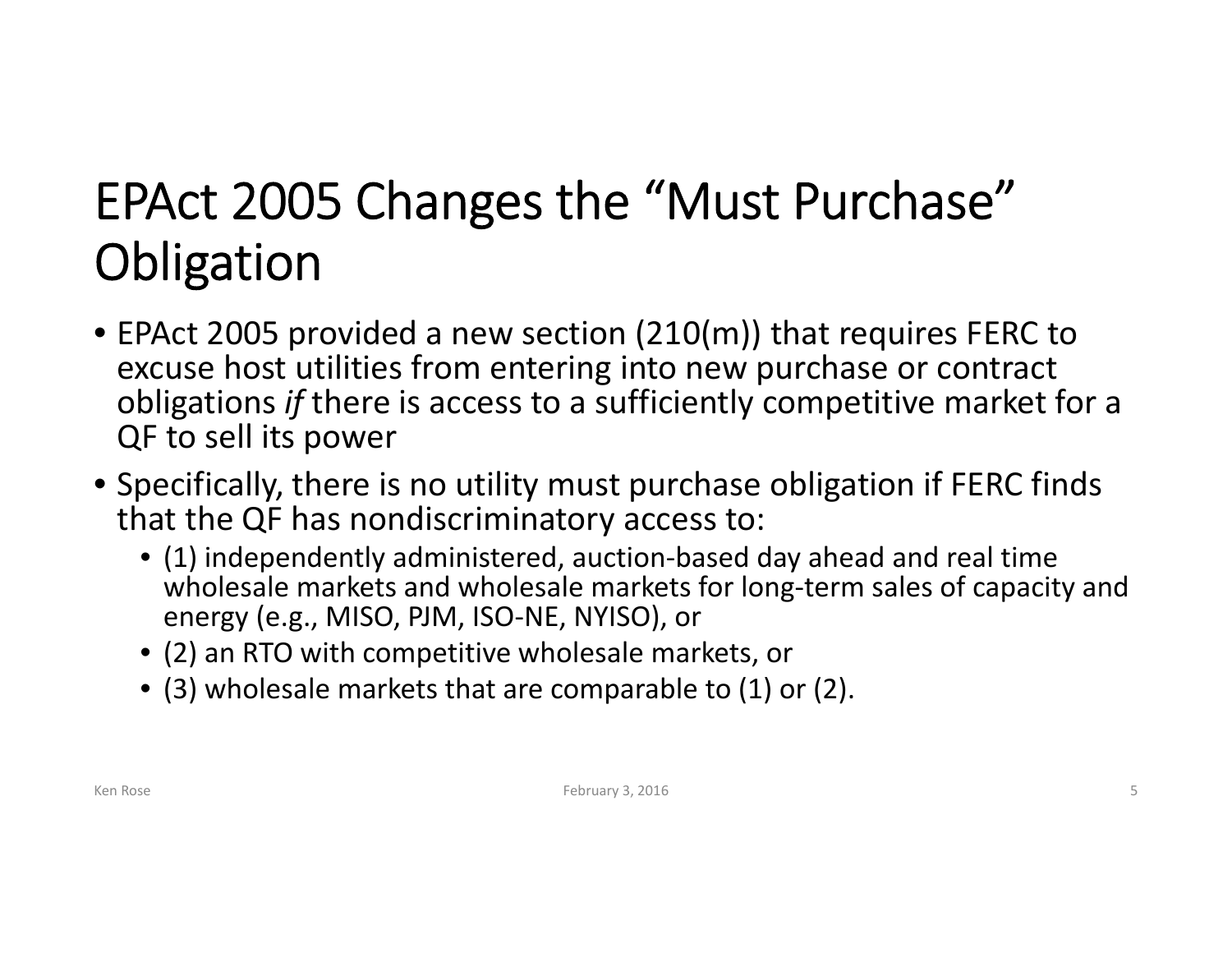## EPAct 2005 Changes the "Must Purchase" **Obligation**

- FERC by rulemaking in Order 688 determined that MISO, PJM, ISO‐NE, and the NY‐ISO provide wholesale markets which meet the statutory criteria for member utilities to qualify for relief from the mandatory "must purchase" obligation
- Order 688 also created <sup>a</sup> rebuttable presumption that **QFs of more than 20MW** have non‐discriminatory access to at least one of these competitive markets
- *FERC did not terminate the must purchase obligation*
	- electric *utilities must file applications for relief* and QFs in the above markets may, under the rule, rebut the presumption of access because of operational characteristics or transmission constraints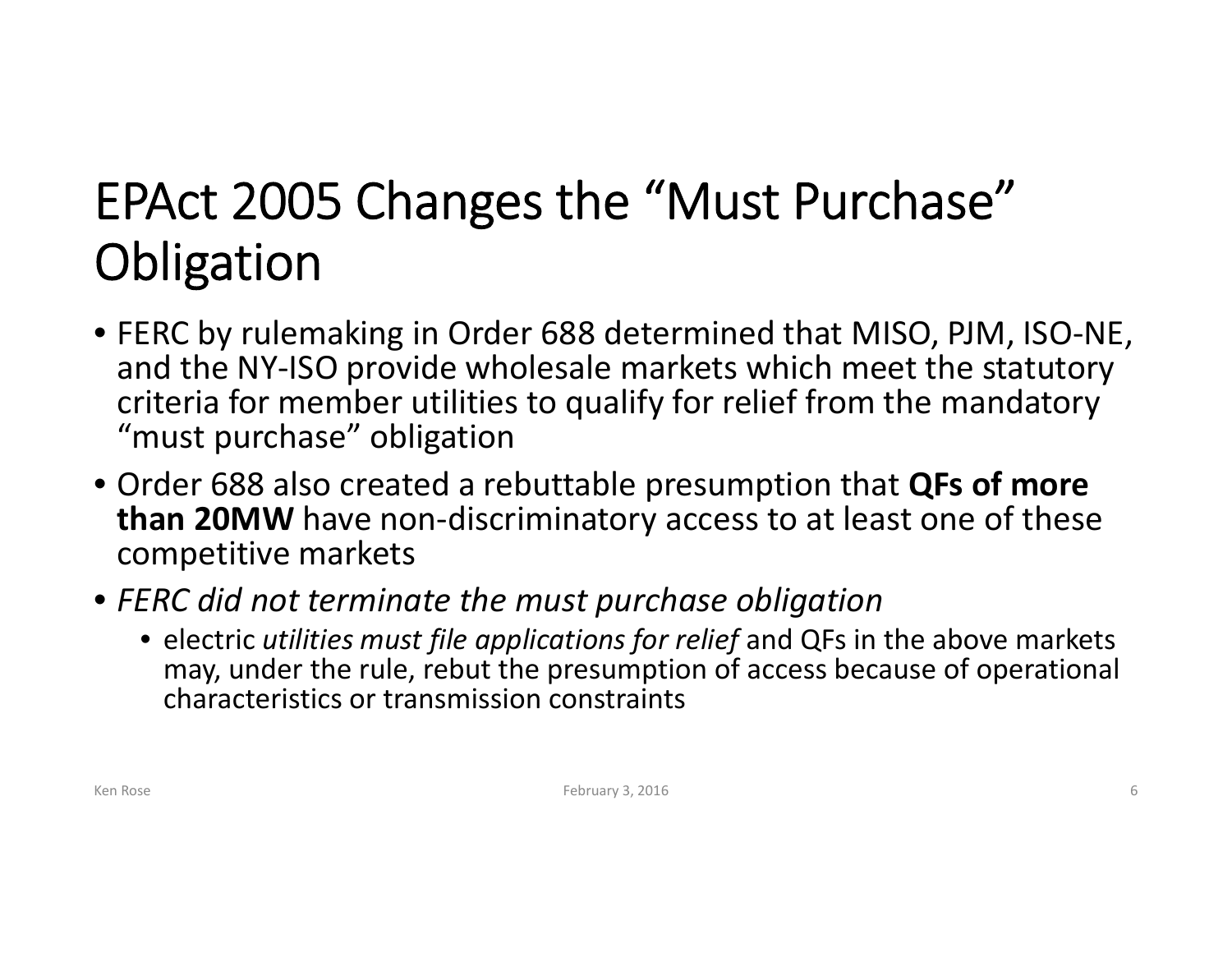## QFs of 20 MW or below

- FERC Order No. 688 created the rebuttable presumption that QFs with <sup>a</sup> net capacity of *20 MW or below* do not have nondiscriminatory access to<br>markets sufficient to warrant termination of the mandatory purchase<br>obligation
- The Commission found that some QFs may not have nondiscriminatory access to markets due to their small size
- Tonondiscriminatory access to markets, an electric utility must demonstrate on <sup>a</sup> QF by QF basis that each small QF has in fact nondiscriminatory access to the relevant wholesale markets
- Order No. 688 placed the burden of proof on the electric utility to demonstratedemonstrate that a small QF has nondiscriminatory access to the markets<br>of which the electric utility is a member (MISO or PJM, for Michigan)

**Ken Rose**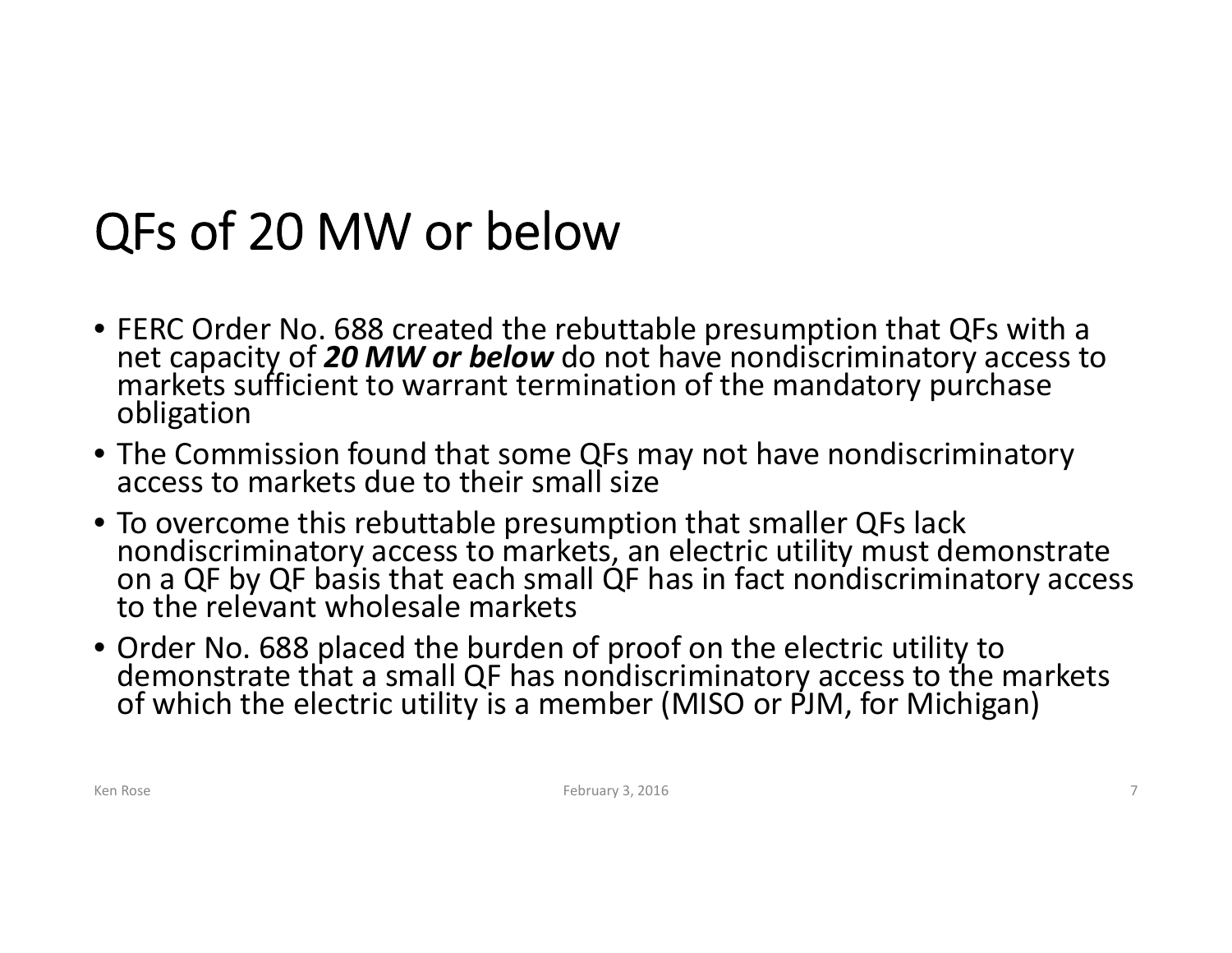#### How is "Avoided Cost" defined?

- Not the same as incremental system cost of the utility—that is, utility's system lambda or energy component of <sup>a</sup> specific LMP
	- that would be short term energy only
- Should reflect the incremental cost of the utility to generate or purchase itself without the QF or QFs – over the relevant utility planning horizon
	- that is, long term that takes into account capital expenditures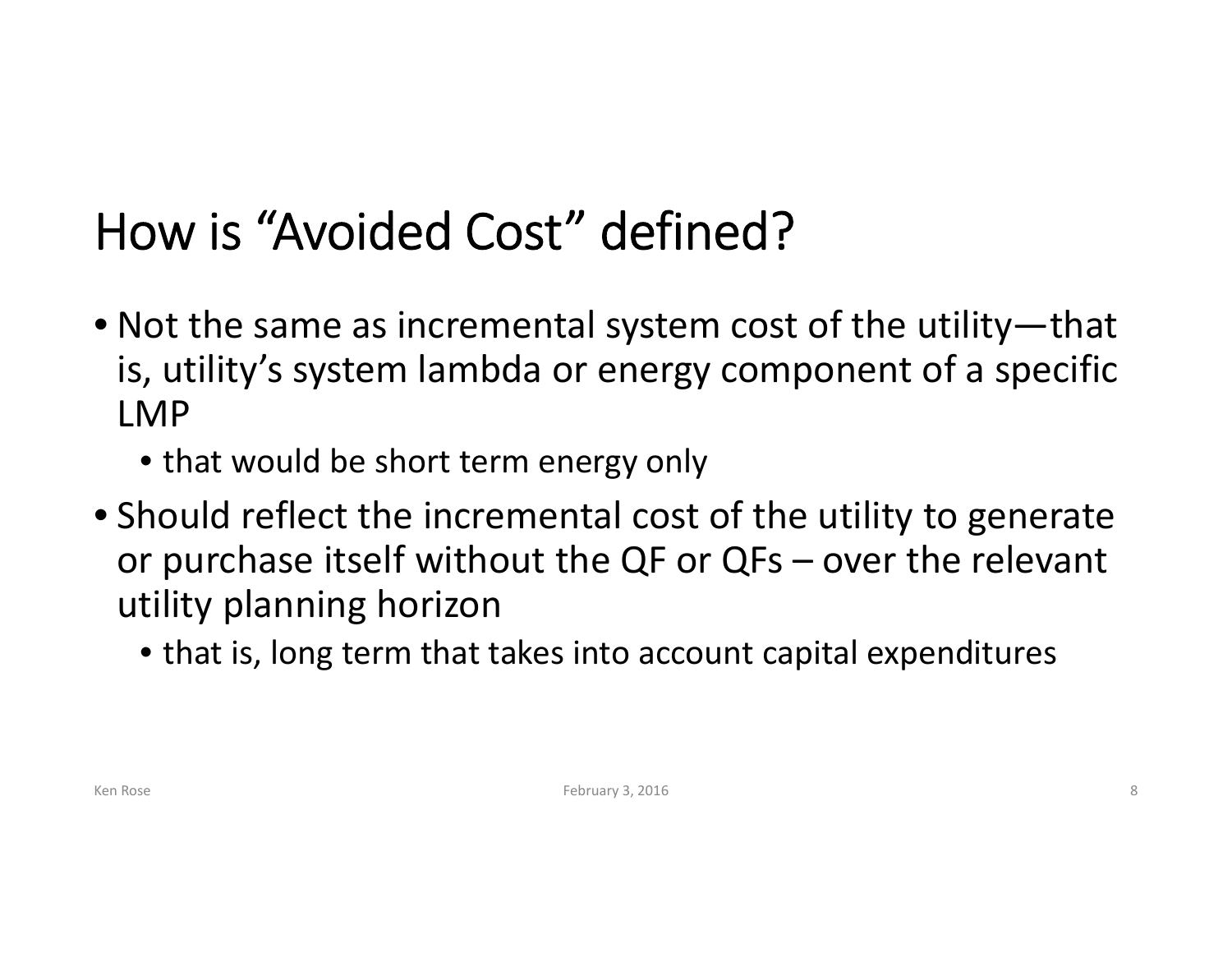## Avoided Cost determination methods

- Prior to EPAct 2005, states and non‐regulated utilities always determined avoided cost, either through administratively‐ determining them or through market‐based methods
- Pre‐EPAct 2005 methods of calculating administratively determined/market‐based avoided costs (still used in regulated states):
	- Proxy plant method
	- Peaker method
	- Partial displacement differential revenue requirement method
	- Fuel index rates
	- Auction/RFP Rates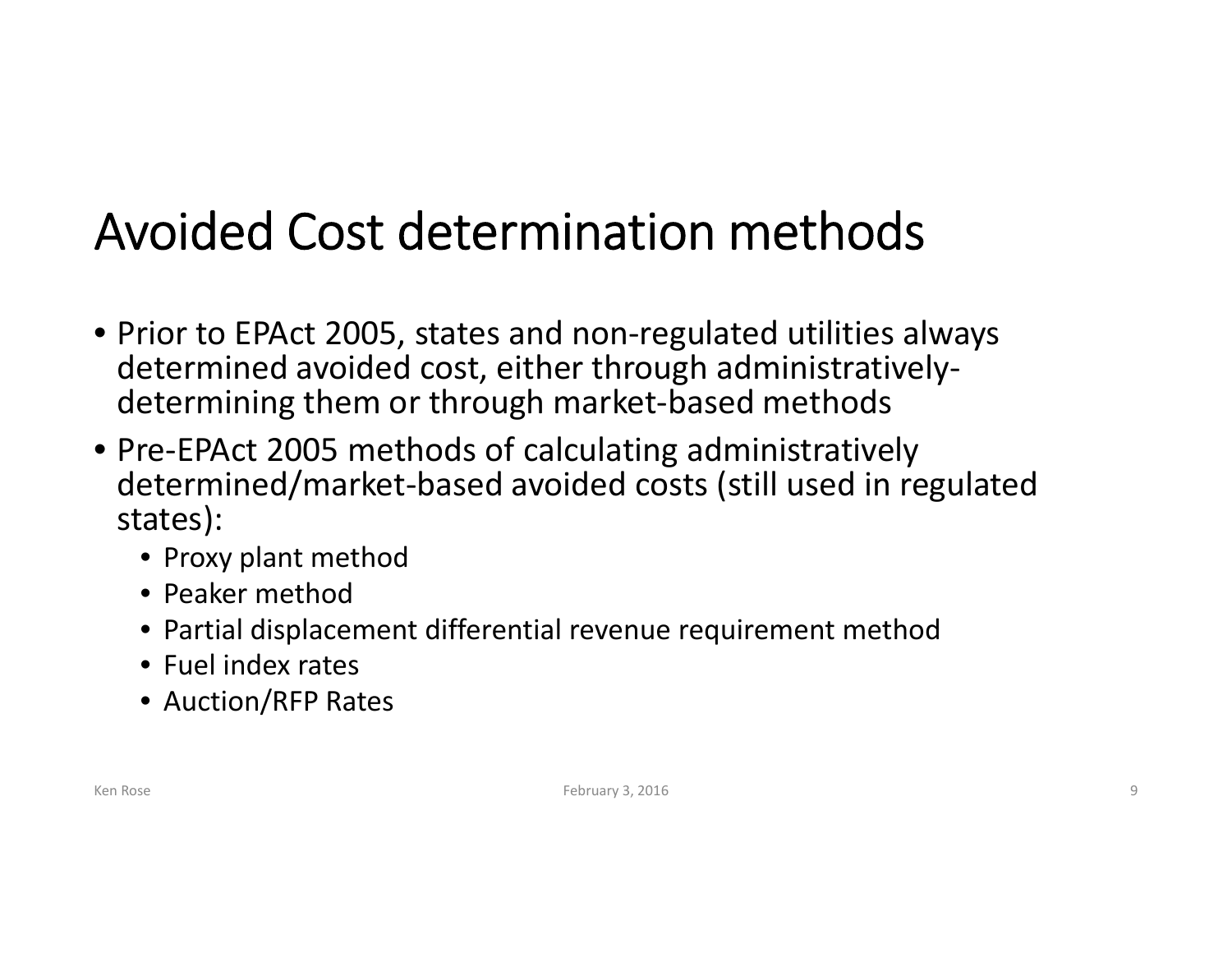#### Avoided Cost *(continued)*

- Proxy Resource Method: the cost of the host utility's next planned addition, typically <sup>a</sup> CCGT
- Peaker Method: the value of the QF operated as <sup>a</sup> peaker
- Partial Displacement Differential Revenue Requirement: System Revenue Requirement w/o QF – System Revenue Requirement w/ QF
- Fuel Index Rates: Uses a variable monthly gas index price plus on‐peak peaker capacity cost adder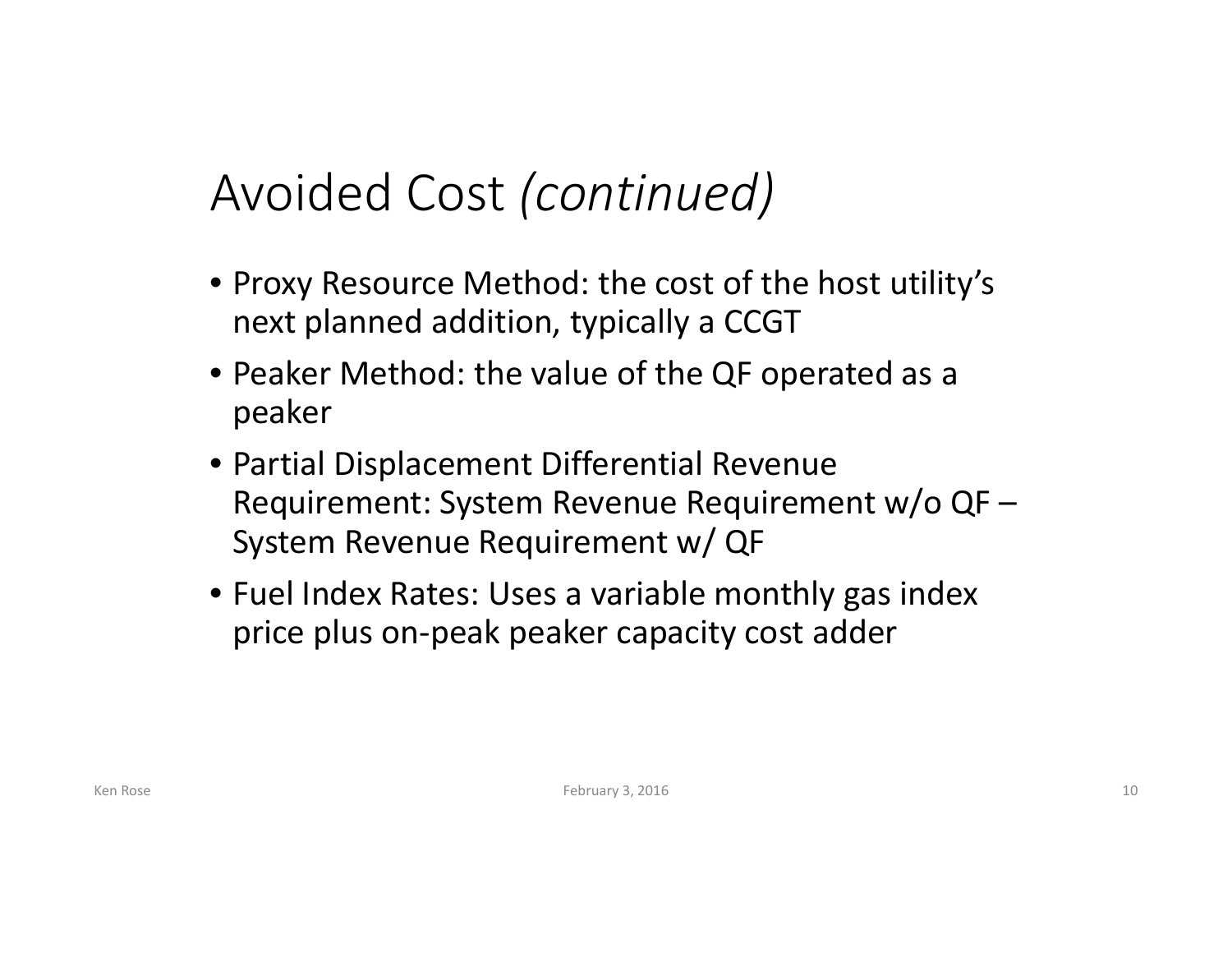#### Avoided Cost *(continued)*

- Auction/RFP Rates: The utility issues an RFP; plants are selected according to price and other explicit factors; successful bidders receive capacity contracts; unsuccessful QF bidders may sell energy, but not capacity
- The avoided costs paid for purchases from QFs can be based upon estimates of avoided costs over the specified term of <sup>a</sup> contract or legally enforceable obligation – therefore, the rates for purchase can differ from the avoided cost at the time of delivery
	- alternatively, rates for "as available" power can be based on the time of delivery